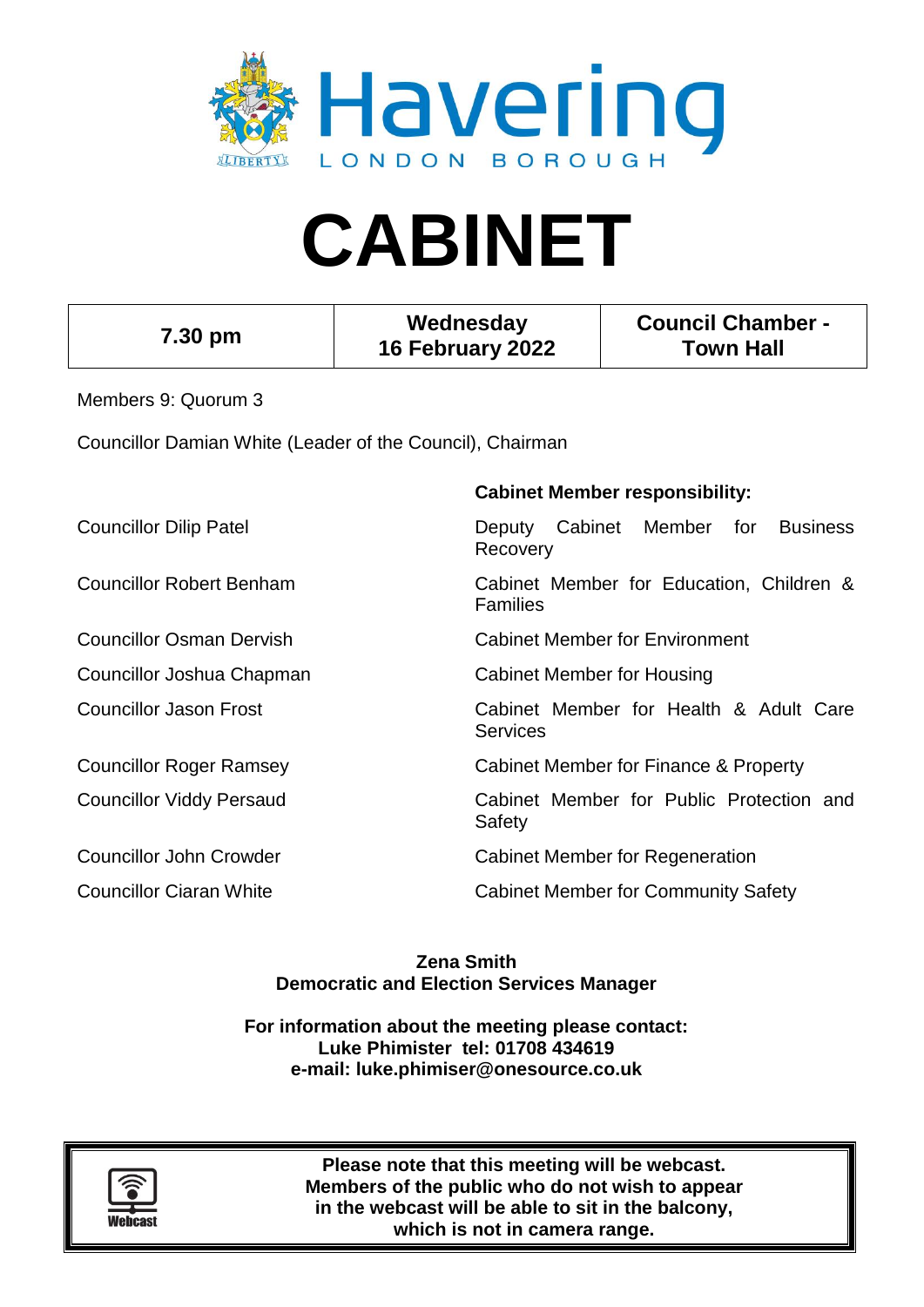## **Protocol for members of the public wishing to report on meetings of the London Borough of Havering**

Members of the public are entitled to report on meetings of Council, Committees and Cabinet, except in circumstances where the public have been excluded as permitted by law.

Reporting means:-

- filming, photographing or making an audio recording of the proceedings of the meeting;
- using any other means for enabling persons not present to see or hear proceedings at a meeting as it takes place or later; or
- reporting or providing commentary on proceedings at a meeting, orally or in writing, so that the report or commentary is available as the meeting takes place or later if the person is not present.

Anyone present at a meeting as it takes place is not permitted to carry out an oral commentary or report. This is to prevent the business of the meeting being disrupted.

Anyone attending a meeting is asked to advise Democratic Services staff on 01708 433076 that they wish to report on the meeting and how they wish to do so. This is to enable employees to guide anyone choosing to report on proceedings to an appropriate place from which to be able to report effectively.

Members of the public are asked to remain seated throughout the meeting as standing up and walking around could distract from the business in hand.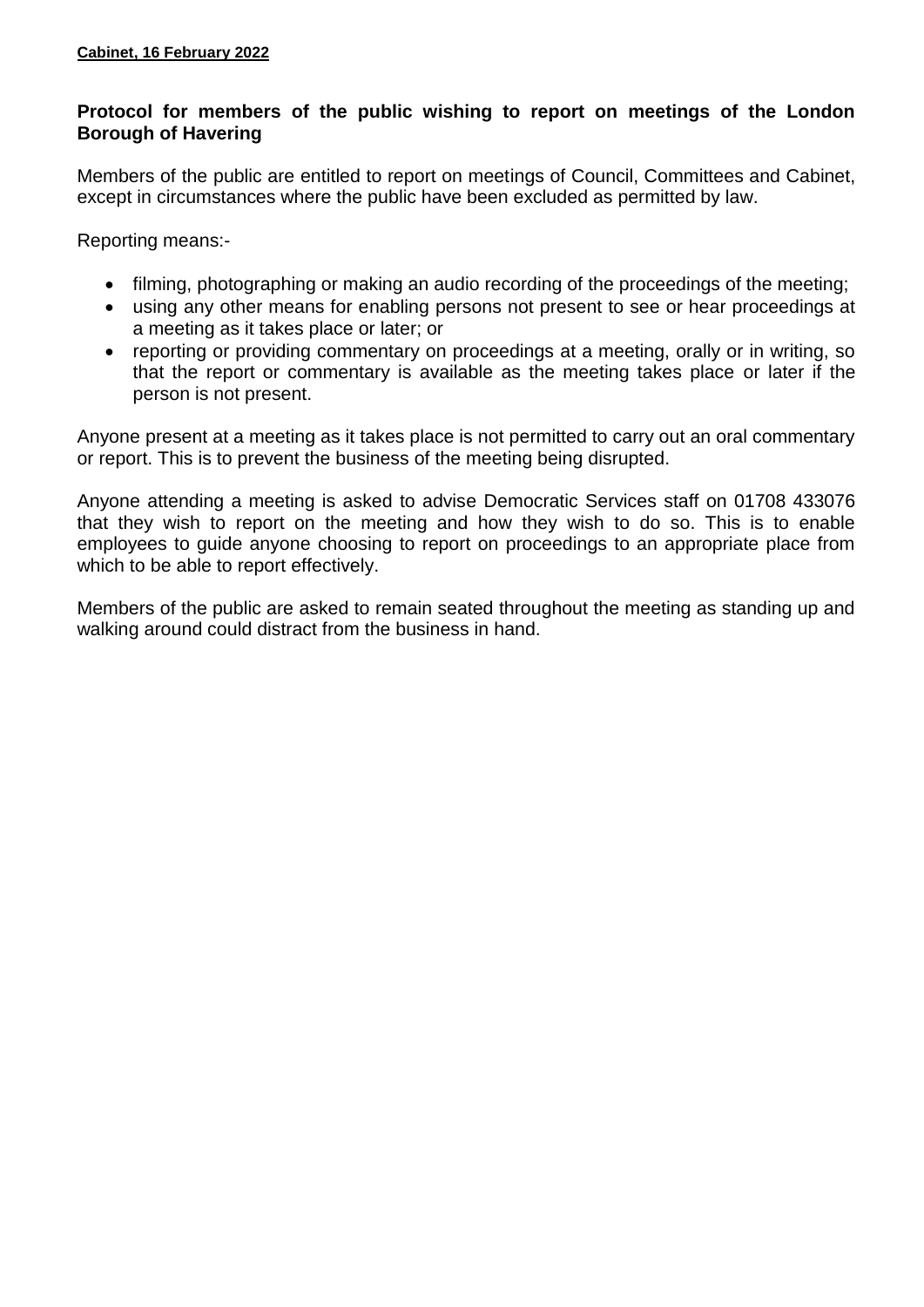

**DECLARING INTERESTS FLOWCHART - QUESTIONS TO ASK YOURSELF**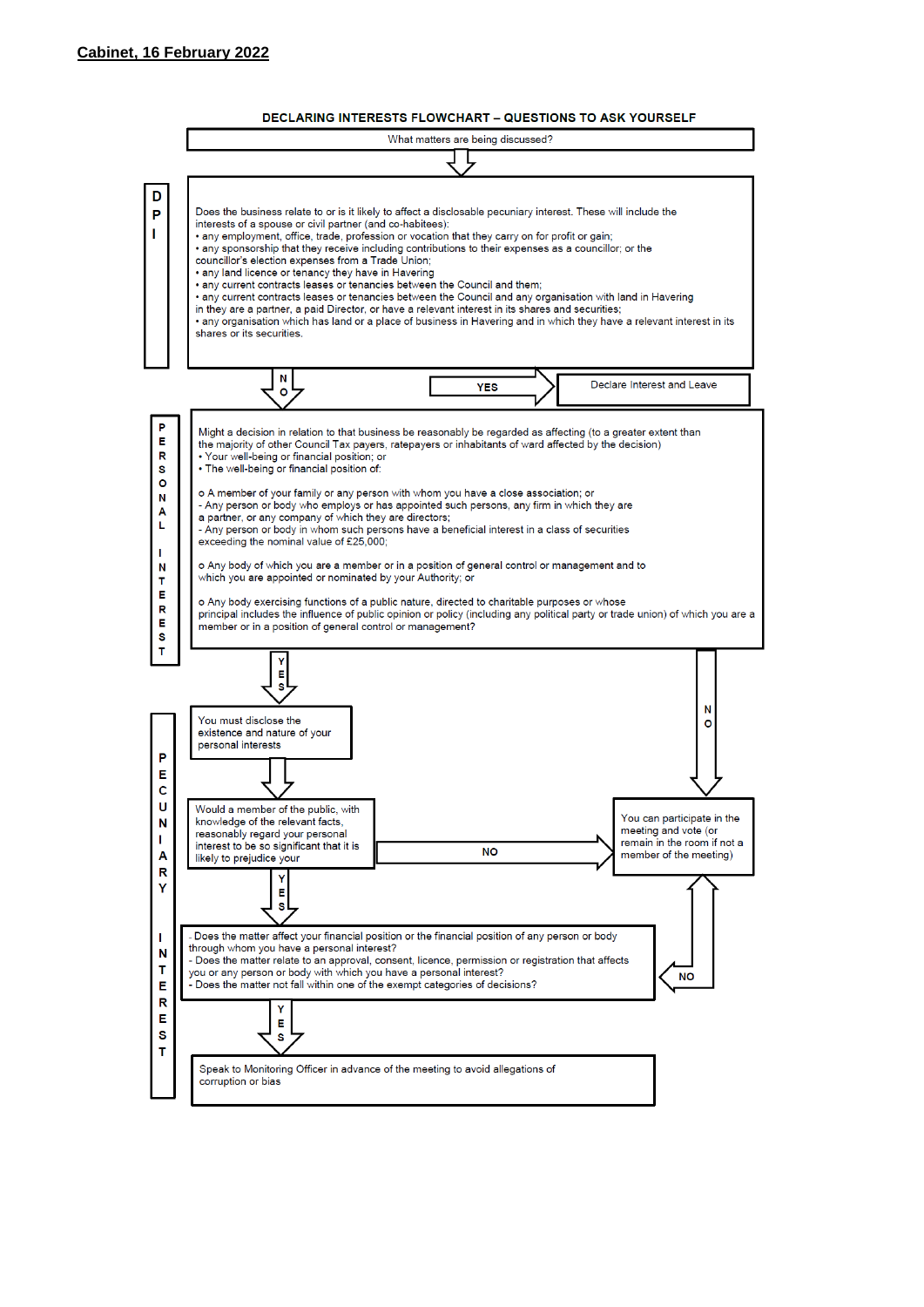## **AGENDA**

#### **1 ANNOUNCEMENTS**

On behalf of the Chairman, there will be an announcement about the arrangements in case of fire or other events that might require the meeting room or building's evacuation.

## **2 APOLOGIES FOR ABSENCE**

(if any) - receive

## **3 DISCLOSURES OF INTEREST**

Members are invited to disclose any interests in any of the items on the agenda at this point of the meeting. Members may still disclose an interest in an item at any time prior to the consideration of the matter.

#### **4 MINUTES**

To approve as a correct record the minutes of the meeting held on ???????, and to authorise the Chairman to sign them.

**5 APPROVAL OF THE HRA BUDGET 2022/23 & CAPITAL PROGRAMME 2022/23– 2026/27** (Pages 1 - 52)

Report and appendix attached

**6 2022/23 BUDGET AND 2022-2026 MEDIUM TERM FINANCIAL STRATEGY** (Pages 53 - 354)

Report and appendices attached

**7 5 YEAR CAPITAL PROGRAMME AND STRATEGY - 2022/23 TO 2026/27** (Pages 355 - 384)

Report and appendices attached

**8 TREASURY MANAGEMENT STRATEGY STATEMENT** (Pages 385 - 456)

Report and appendix attached

**9 FORMAL ADOPTION OF EAST LONDON JOINT RESOURCES AND WASTE STRATEGY** (Pages 457 - 552)

Report and appendices attached

**10 THE REQUIREMENTS OF THE BUILDING SAFETY BILL AND REGULATORY REFORM (FIRE SAFETY) ORDER 2005 FOR THE COUNCIL AS A LANDLORD.** (Pages 553 - 570)

Report and appendices attached